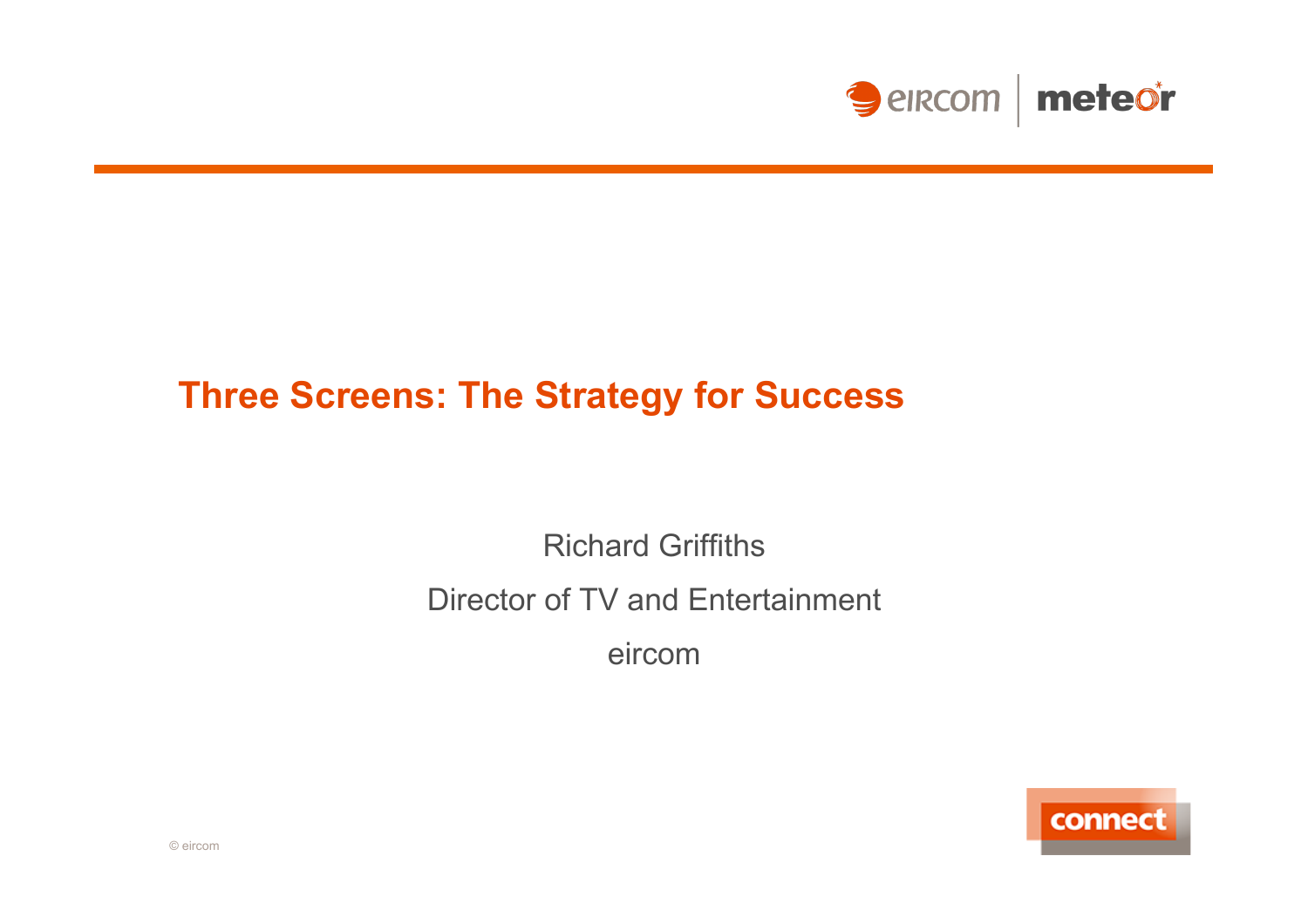### **Three screens**



- The market potential for a three-screen strategy
- The three-screen customer value proposition
- Monetising content across three screens
- Challenges to executing a three-screen strategy
- Critical capabilities required to deliver the strategy
- Profiling and targeting advertising at the three screen customer

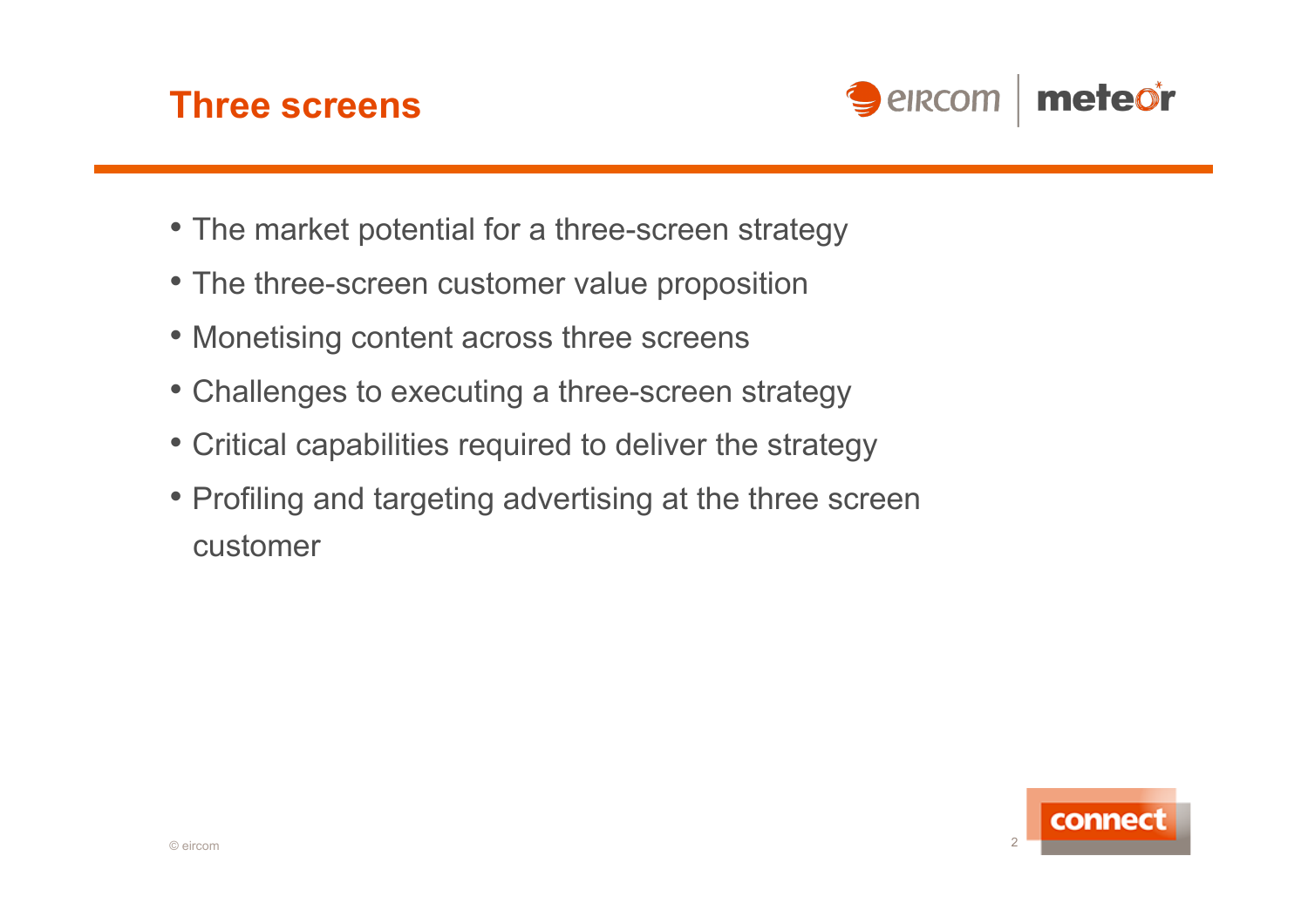# **A short history of screens**

Seircom | meteor









#### **And now…**



© eircom









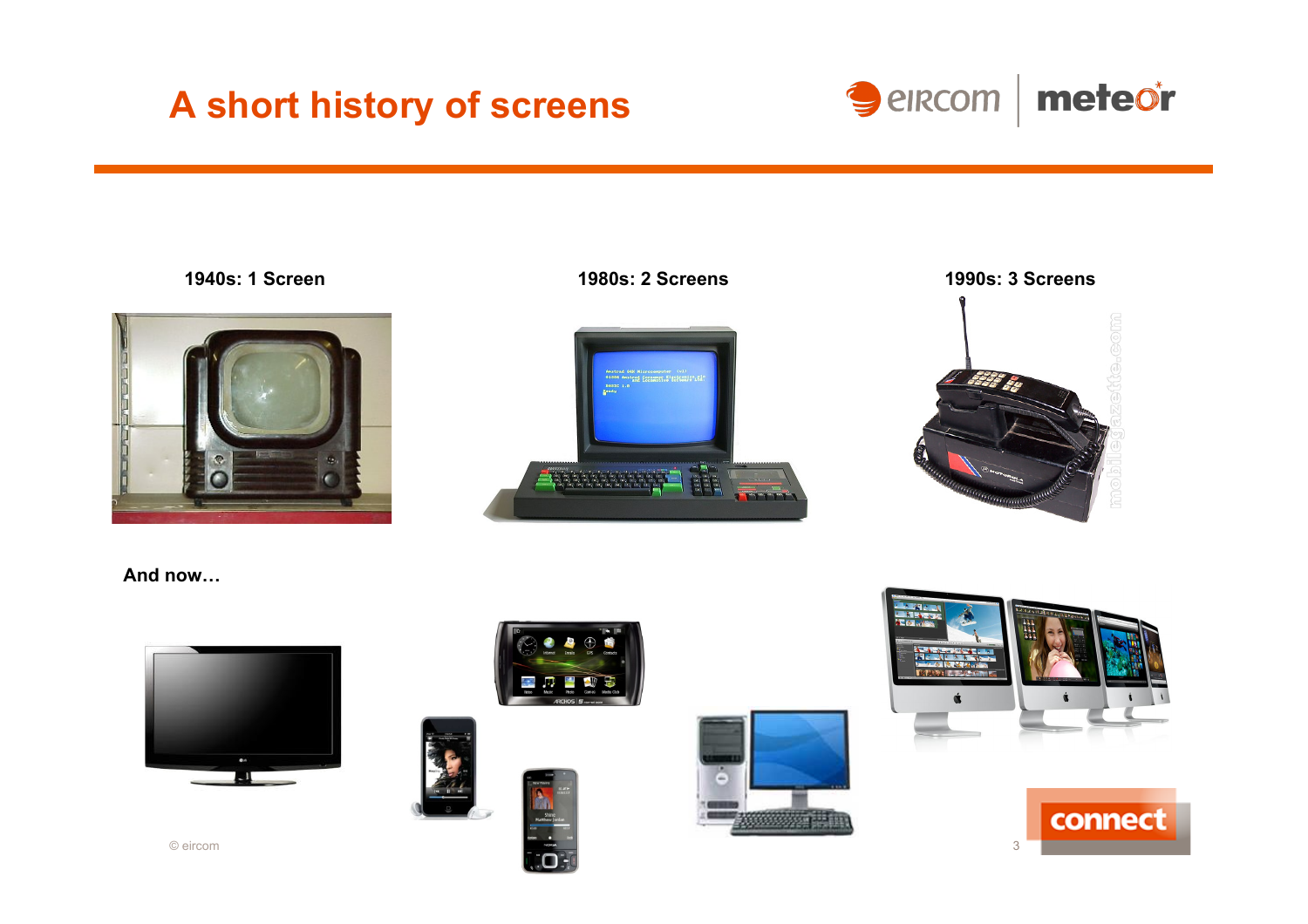# **Market Potential**





**Screen 1: Online Screen 2: Mobile Screen 2: Mobile Screen 3: TV** 





#### **eircom / Ireland Market Facts**

- eircom.net web site visited by 1.1 million unique viewers every month
- Meteor's 3G network launched in September 2008 / >1m mobile phone customers
- OneVision DTT hybrid can be a solution for the third screen



**Screen 4: PMPs** 

- Instead of trying to solve three (or four) different problems, we need to view this in a device-agnostic way where **a known viewer watches content on a screen delivered over a network**.
- This implies we have a modern multimedia Service Delivery Platform (mSDP) that is agnostic to the viewing device or the media being delivered and enables propositions across all three screens (as well as Telco 2.0 data-driven features such as targeted advertising, recommendations, follow-me TV and remote PVR) connect © eircom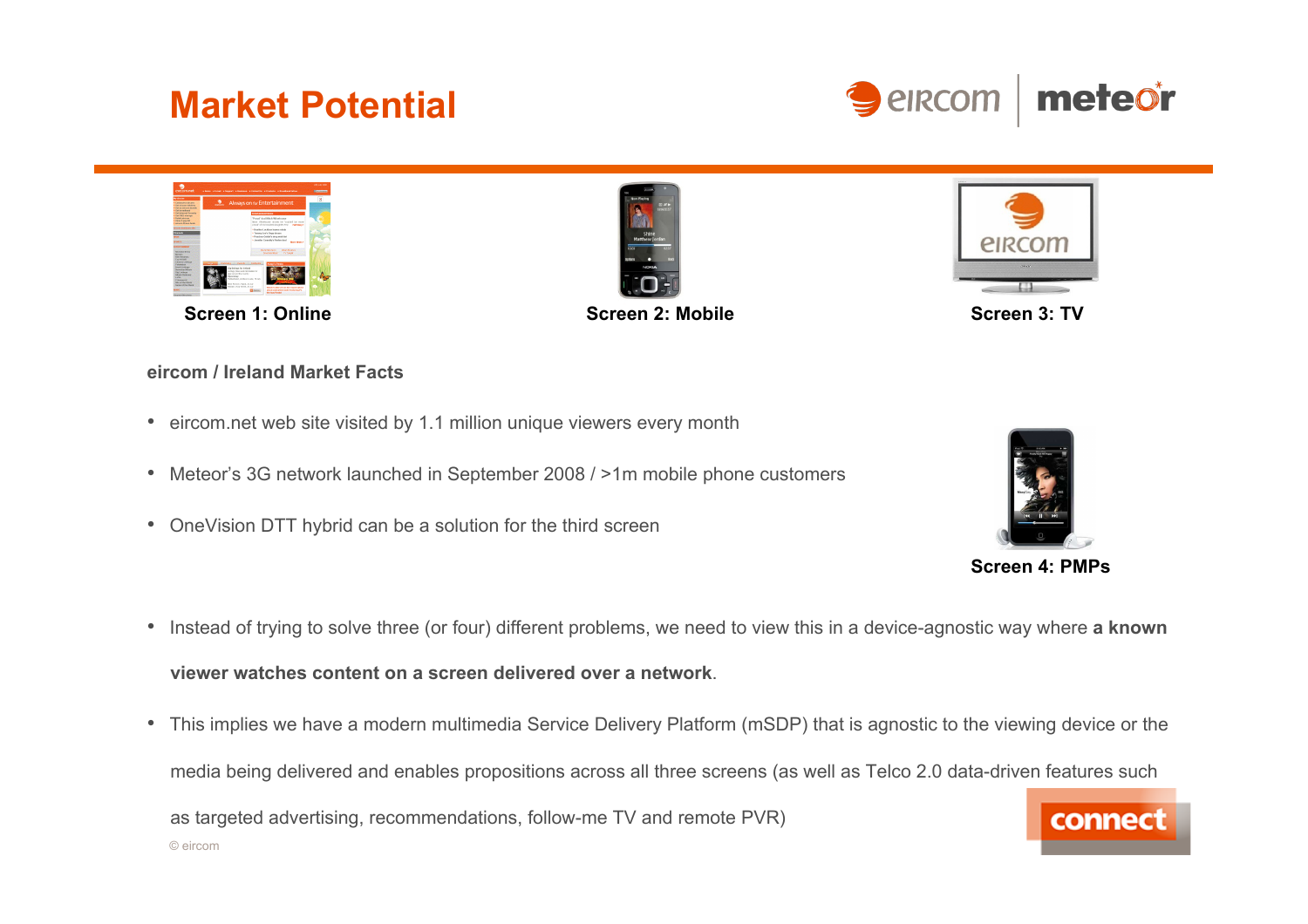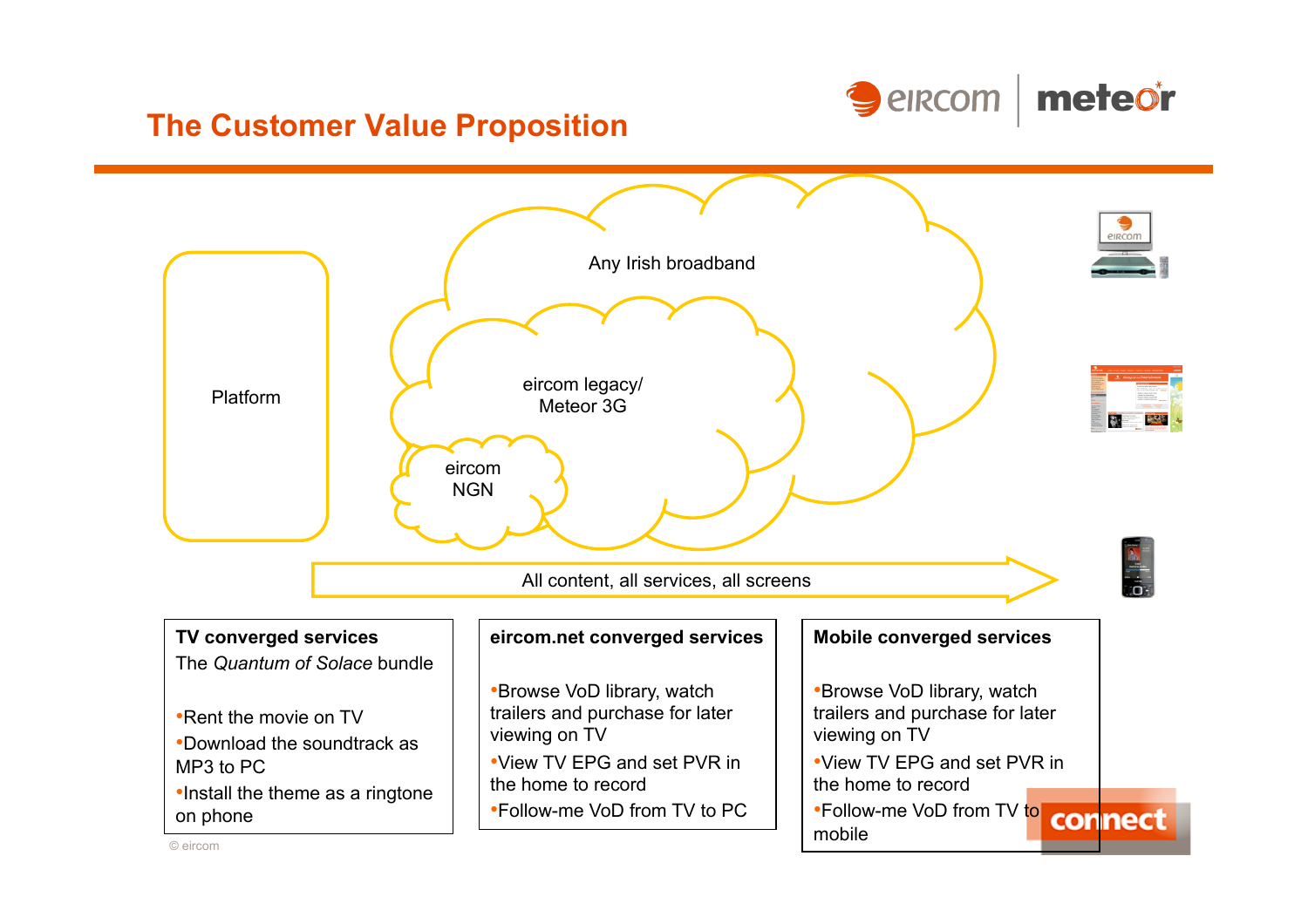

### **Detailed User Story: Follow-me VoD**



#### **Step 1**

Late afternoon, Janet begins watching an episode of Desperate Housewives on TV in the sitting room through eircom's on-demand TV service.

Halfway through she pauses the episode and leaves the house to pick the children up from school.

#### **Step 2**

The traffic is light so Janet arrives at school early. She parks the car and takes out her Meteor 3G mobile phone.

A few taps later, the episode of Desperate Housewives is listed in her "my rentals" list of available movies.

She clicks on the episode and it resumes at the exact point she stopped watching in her living room.

The children come out of school and she presses pause on her phone.

#### **Step 3**

After arriving home, the children sit down to watch Doctor Who on eircom's on-demand TV service in the sitting room.

Janet slips into the office upstairs and clicks through to her "my rentals" list on eircom net.

She selects the episode of Desperate housewives and it resumes playing the final minutes from the exact point she stopped watching on her mobile phone.

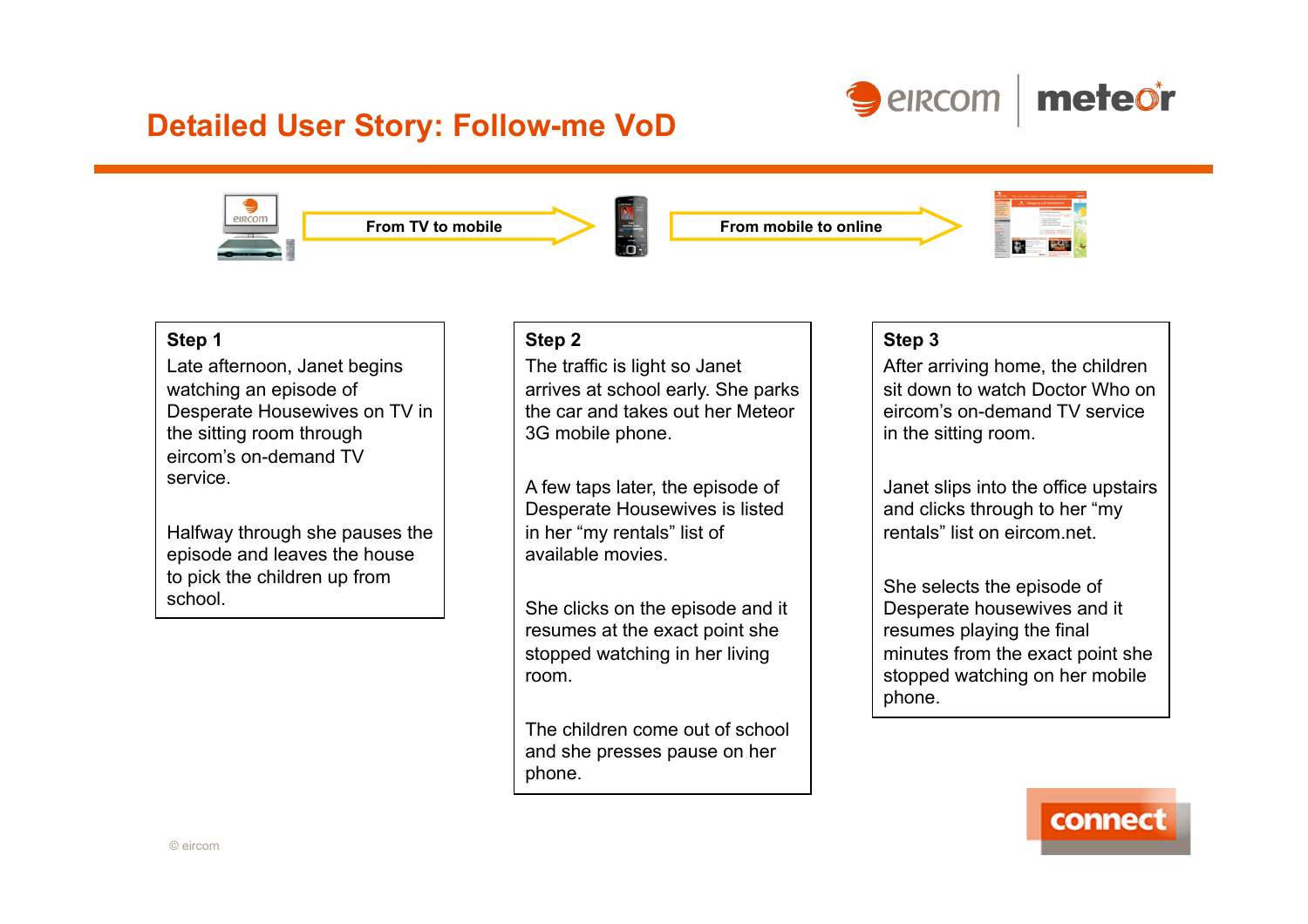

### **Warning**

Adding screens can add value and undoubtedly adds cost but does not necessarily add revenue

### **Questions**

- 1.Is the content appropriate to the screen
- 2.Do the rights cost more for a particular screen?
- 3.Would anyone pay extra to watch the content on a particular additional screen?
- 4.How big is the audience for the content on a particular screen?

Try these questions out on movie trailers, The Six O'Clock News, Coronation Street and Transformers 2.

If the answers are favourable then it is up to the capabilities of your platform to drive the maximisation of

the content rights you acquire.

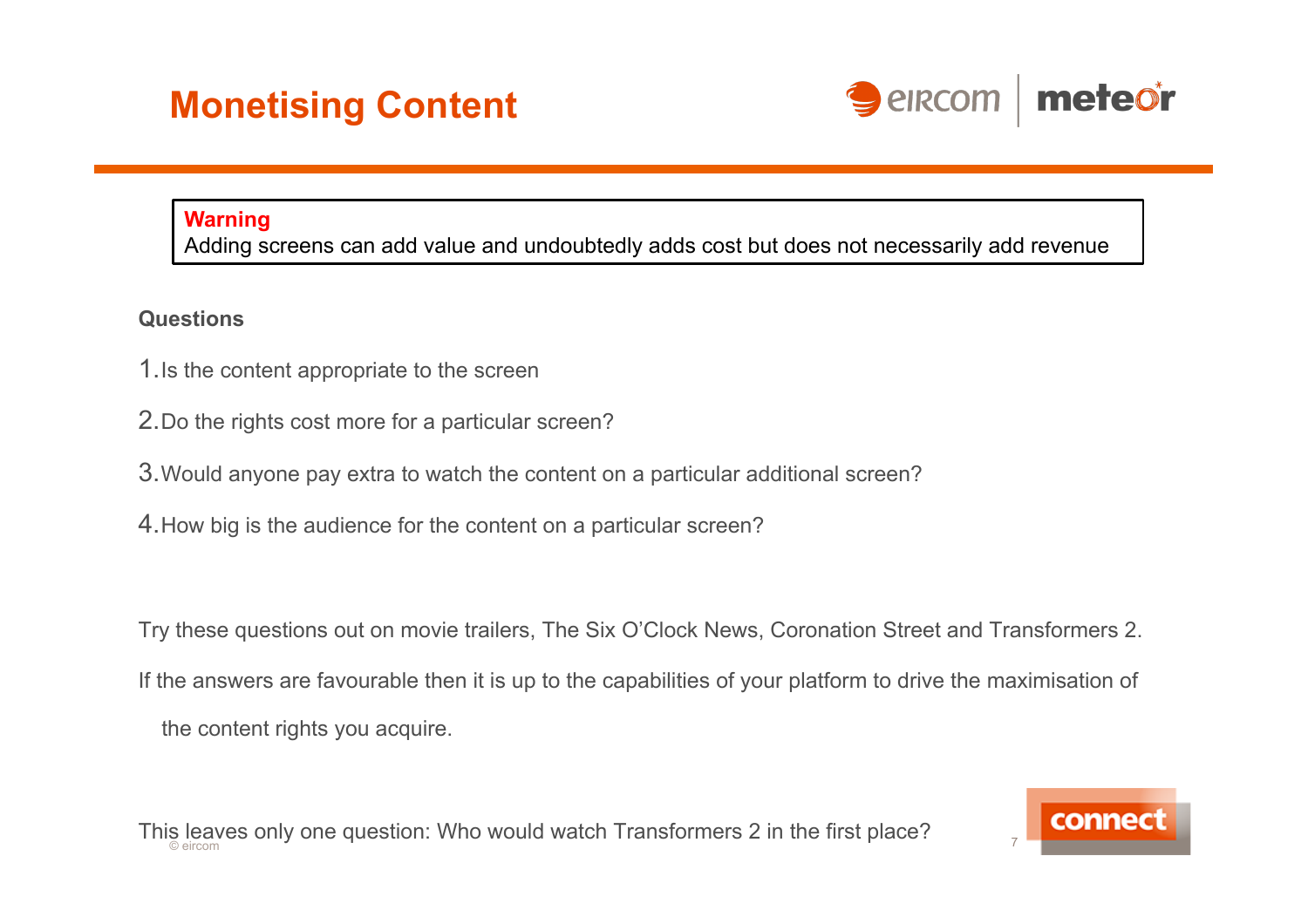## **Challenges to execution**



- Legacy, legacy, legacy
	- You want this =
	- Instead you inherit
		- Stovepipe, closed, proprietary platforms
		- Vested interests in perpetuating legacy platforms utilisation
- Supported screens (mobile phone platforms, StB platforms, codecs, DRM/CA)
- Platform and network capability
- The online video element is probably the most straightforward



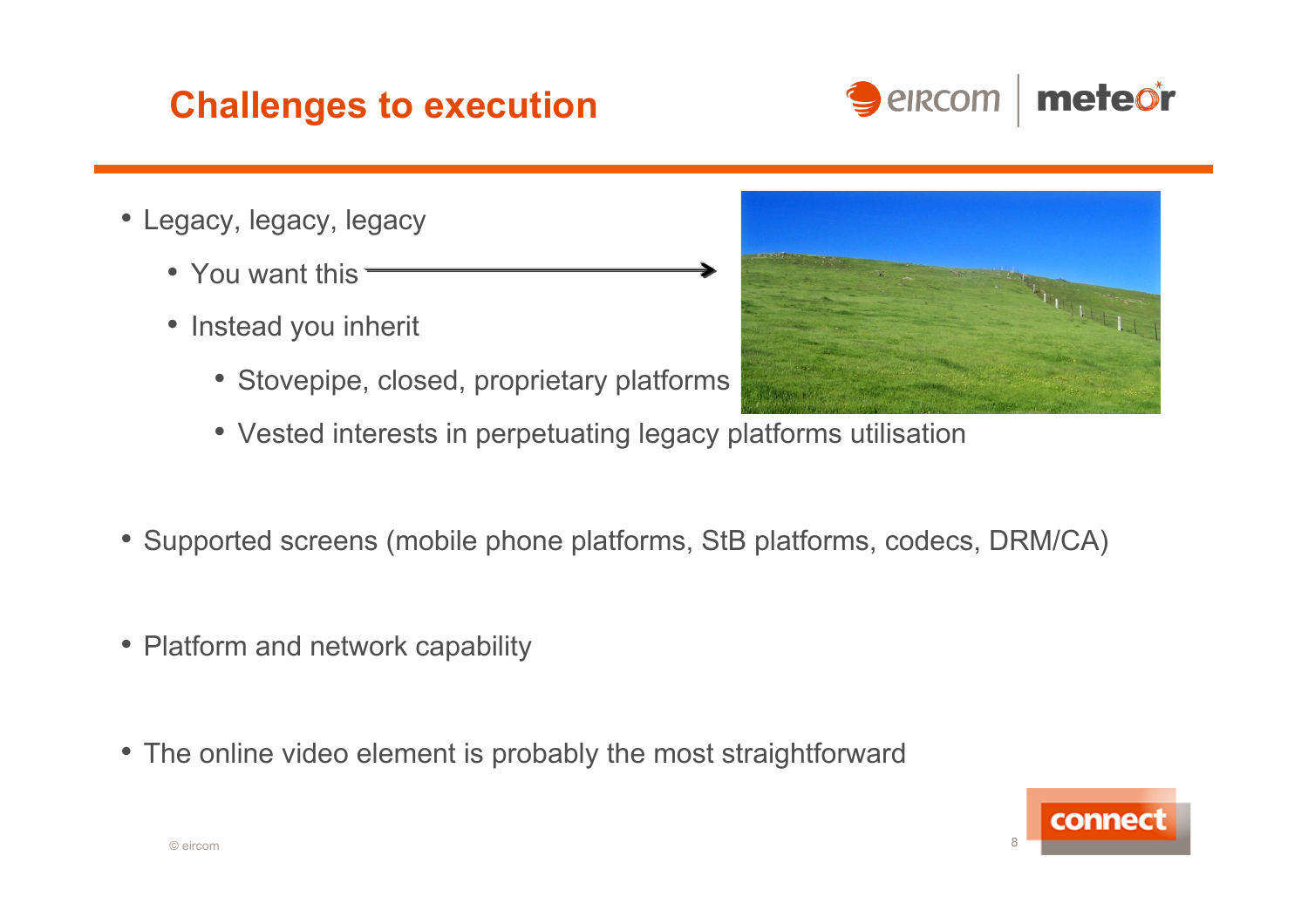### **Critical Capabilities: the mSDP**